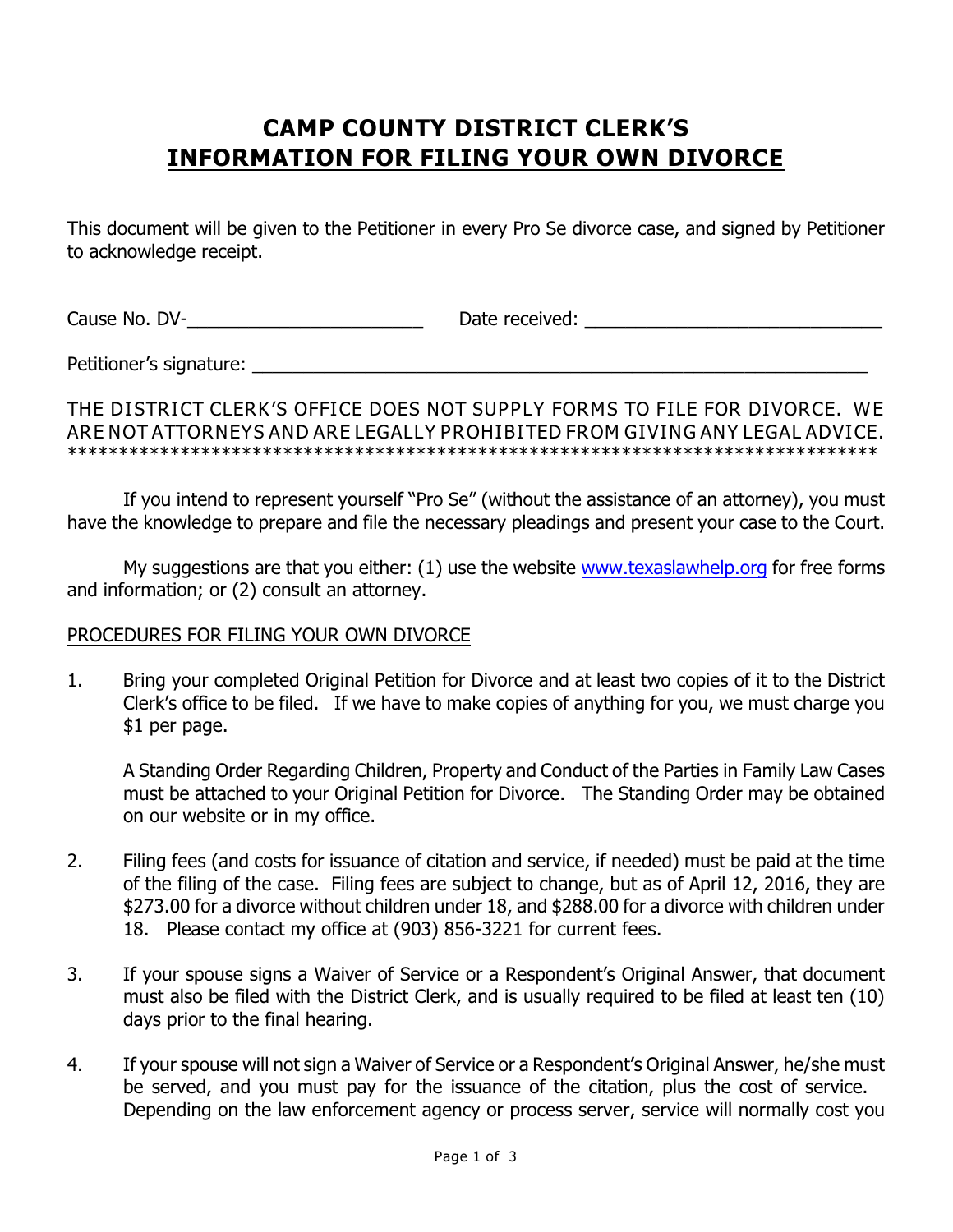around \$100. If your spouse must be served outside of Camp County, you are responsible for contacting someone to serve your spouse, for getting the citation to whoever will be serving your spouse, and for paying that person his/her service fees.

- 5. Your Original Petition for Divorce will be filed and assigned a cause number. Please have that cause number available when contacting our office about your case.
- 6. The Original Petition for Divorce must be on file for at least 60 days before the final hearing may be held.
- 7. When you have all of your paperwork completed, you must contact our office to request a date for the final hearing. You must make your request in writing: in person, by fax, by email, or by mail. We do not have a district judge in Camp County every day. Please contact my office to find out when a judge will be available.
- 8. *VERY IMPORTANT: Neither the District Judge nor my office staff can assist you in presenting your case or preparing your documents. You must know how to present or prove up your case in court for your final hearing or any other hearings. The website, [www.texaslawhelp.org](http://www.texaslawhelp.org) has "sample testimony" which will tell you what you need to say to the judge at your final hearing.*
- 9. When you come to the Courthouse for your final hearing, bring: (1) the original and at least two copies of your completed and signed Final Decree of Divorce; (2) the original and at least two copies of the completed Withholding Order if you have children under 18; (3) the completed vital statistics form VS-165, which may be picked up in my office if you do not have one; and (4) your Sample Testimony.
- 10. Sit in the District Courtroom (across the hall from the District Clerk's office) and wait for the judge to call your case.
- 11. After the final hearing, you may obtain file-stamped copies or certified copies of your Decree in the District Clerk's office. One free certified copy of the Decree will be provided, per case, at the time your Decree is filed (no exceptions).
- 12. If you or your spouse will be receiving child support, you must provide information to my office to set up a child support account that will be collected and disbursed through the Texas Child Support Disbursement Unit in San Antonio.

You must also make a request to my office for the Withholding Order to be issued to the employer of the person who is ordered to pay child support.